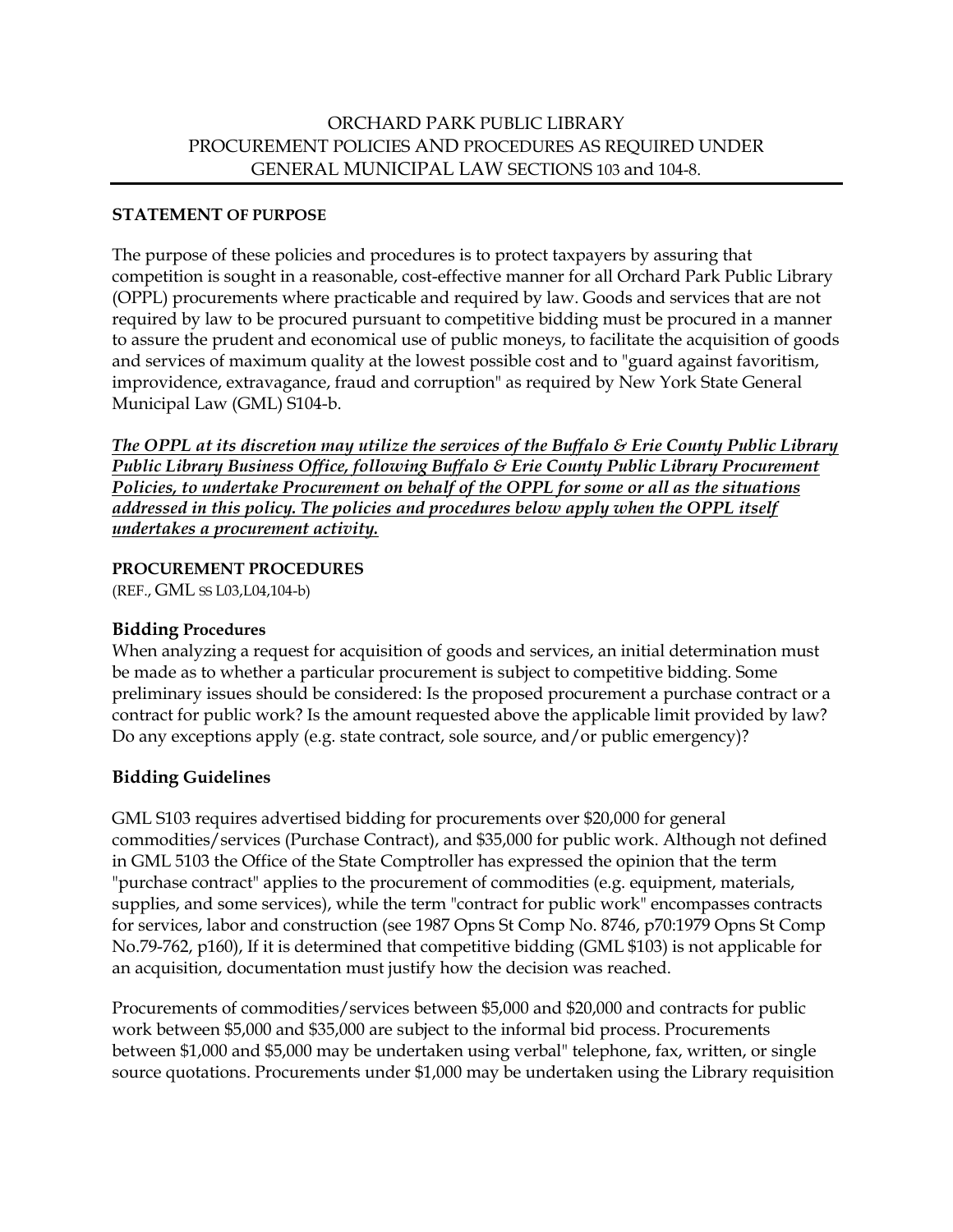for equipment and non-stock items process.

Consideration must be given to acquisitions made of the same or similar items over the course of the fiscal year where the aggregate value may exceed the competitive bidding threshold. Orders that may exceed \$5,000 over the course of the year must follow the informal bid process unless those purchases are made off current available County, State, Federal or other Municipal contracts or for other reasons bidding is not practical. Multiple purchase orders to one vendor will be allowed if that vendor has an existing Contract with the OPPL / covering said purchases. A11 others need to comply with the applicable procedures herewith.

## **Formal Competitive Bid Process**

On purchases of \$20,000 and greater for commodities/services, and contracts for public work greater than \$35,000, the formal sealed bid process must be used, Bid specifications are prepared by the requesting unit and the OPPL Director. Each formal bid is advertised in a newspaper with a circulation of 50,000 or greater covering the OPPL's chartered service area. In addition, all formal bids are advertised on the Internet and can be downloaded by interested parties and prospective bidders accordingly.

In determining the necessity for competitive bidding, the aggregate amount to be expended in a fiscal year for an item or commodity to be purchased, or for the same type or similar public work, must be considered. It is established that the purpose of the bidding statutes may not be frustrated or avoided by artificially splitting or breaking up contracts into lesser agreements, or entering into a series of agreements, for sums below the bidding limitations. As a general rule, items or work of the same or similar nature which are customarily provided by the same vendor or contractor should be treated as a single item for the purposes of determining whether the dollar threshold will be exceeded (see, e.g.,1992 Opns St Comp No. 92-46, p115).

# **Informal Bidding Process**

Purchases of commodities and/or services between \$5,000 and \$20,000 and contracts for public work between \$5,000 and \$35,000 will be procured by the OPPL Director using bids first obtained from three sources where practical. Deviations from this policy must be approved by the Director in writing, which shall become part of the purchase documentation. Purchase requisitions and or inquiry bid files or items within this threshold will include a notation indicating the names of at least three vendors who were contacted, the name of the individuals quoting for the firm, the date contacted, and the prices quoted by the vendors. A contract award will be to the lowest responsible bidder. Informal bids may be sealed (written), facsimile (fax), or telephone quotes at the Director's discretion. Any exceptions to this process must be documented pursuant to the Responsibilities/Exceptions section of this policy.

# **Special Purchase Situations**

In other instances where it is determined competitive bidding is not required, such as emergencies, sole source Procurements, or professional services, written justification must be attached to the file. The following is a description of procedures for making these types of procurements.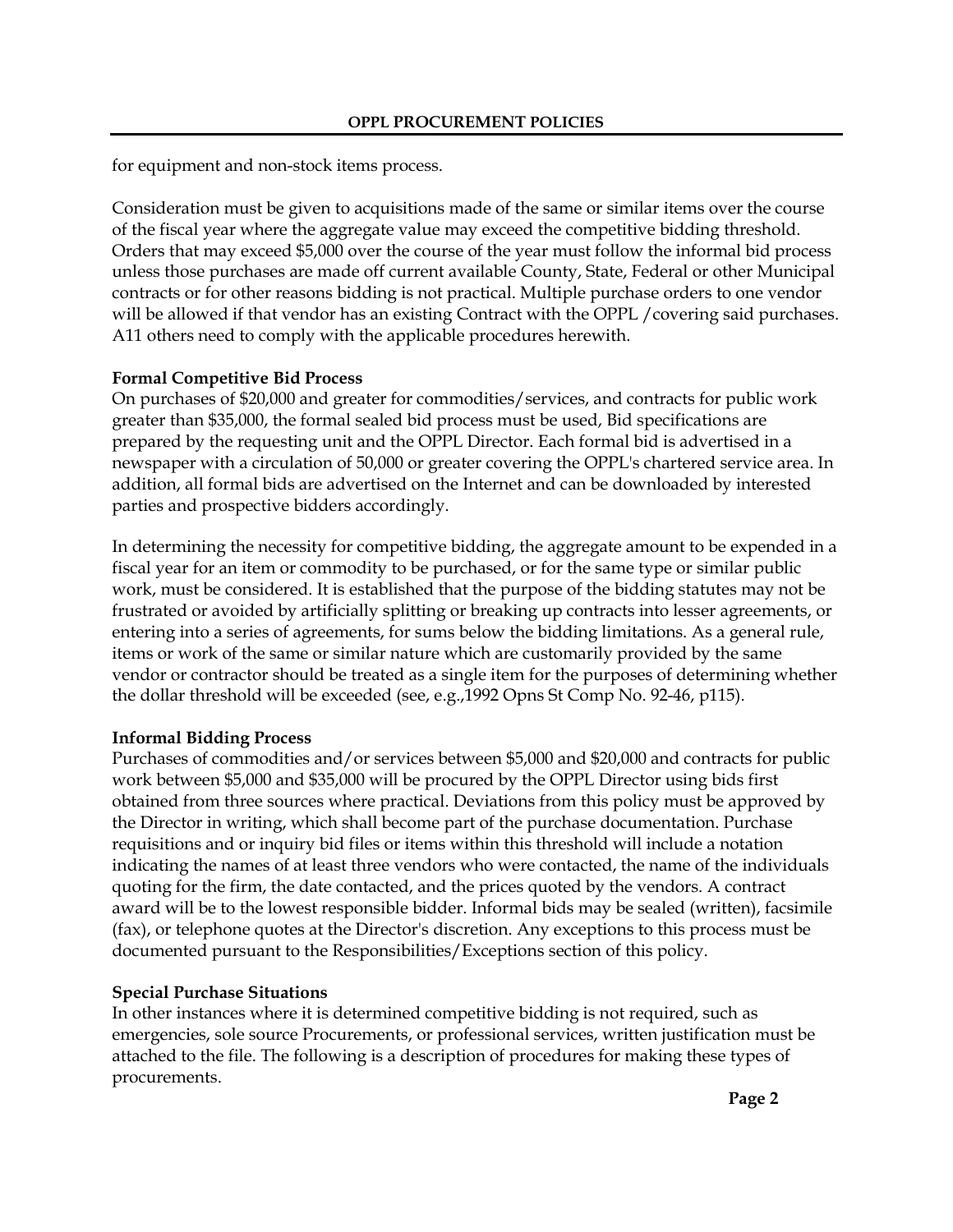Sole Source (No-Bid) Contracts: When circumstances are presented to the Director, which serves the public interest indicating valid reasons that a request can be met by only one qualified vendor, the Director may waive the bidding requirement. Goods and services, which may be procured from only one source, are defined as "sole source" items. It is important to note that there must be a single supplier of the item or service and there are no substantial equivalents. 5o1e source situations generally exist when an item is manufactured by only one firm, and a vendor has the exclusive franchise or distributorship for an item.

To initiate a sole source purchase, Director's staff must be confident that conditions exist in the marketplace such that the requested goods or services are available from only one supplier and no substantial equivalents exist. In making these determinations, the Director will document the unique benefits to the OPPL of the item or service as compared to other products available in the marketplace. (See, gen.,1988 Opns St Camp No. 88-35, p 65)

Even though there is only one source of supply, the Director's staff must still obtain a quotation for the vendor. Upon receipt of the properly executed quotation (written, fax, e-mail), the staff will then proceed to write the purchase order.

Since market conditions change over the years/ a previously substantiated sole source may find new entrants to a formerly monopolized market. All sole sources should be verified. It can be a situation where the staff knows the marketplace has changed or it simply may be the need to verify the marketplace has not changed. It is understood that the mere likelihood that only one firm will bid is insufficient to justify sole source procurement. {1983 Opns St. Comp. No 83-L24, p156)

Emergencies: GML 103(4), provides that purchases may be made without competitive bidding in the event that a public emergency arises due to an accident or other unforeseen occurrence. Emergencies do not include situations caused by a lack of planning on the part of the OPPL unit. While it will be the OPPL unit that requests an emergency purchase, the OPPL Director with approval of the OPPL legal counsel will determine if it qualifies as an actual emergency. OPPL legal counsel will determine if the statutory criteria are met on a case-by-case basis. If approved, the OPPL Director may issue an emergency declaration.

When circumstances support an emergency procurement the requesting unit must submit the required written emergency declaration for the OPPL Director or his/her designee. The requesting unit and/or Director's staff must then locate a source for the required goods or service. The goal must always be to obtain the lowest price from the vendor who can best meet the delivery requirements. If the item is included in an OPPL and or Buffalo & Erie County Public Library or Erie County contract listing, the contract vendor should be contacted first. Once the sources and price have been established, an emergency purchase order will be processed. It should be noted that in the event of a contract for services, the emergency contract will not exist for a term beyond the reasonable limits of the existence of the emergency situation. Similarly, in the case of an emergency involving the acquisition of commodities, the quantity acquired will be no more than needed to address the emergency situation at the time.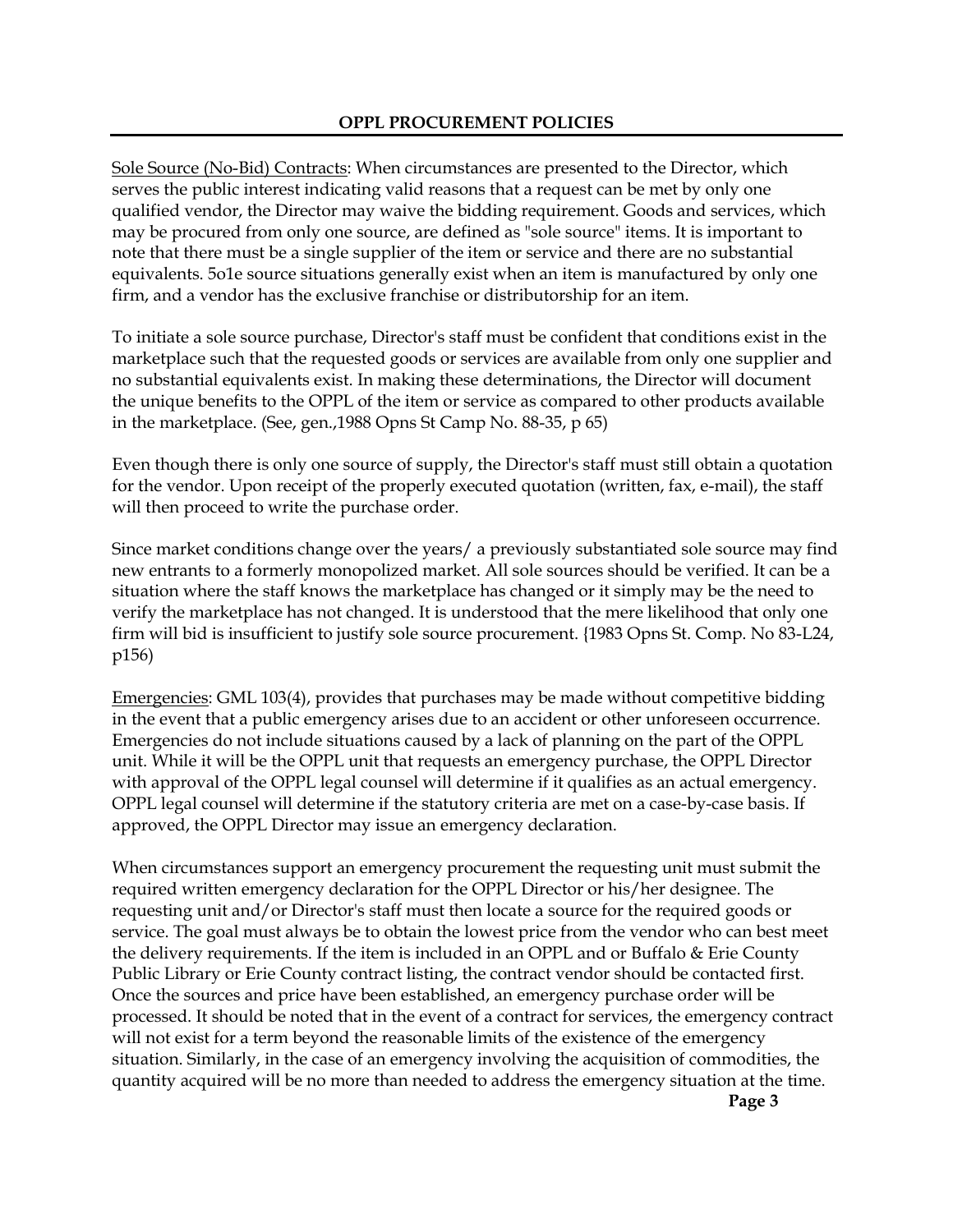The procurement procedure will be the same as a routine in-formal or formal bid except that advertising and bidding is not required. The purchase order must state "Emergency purchase approved by Margaret Errington, OPPL Director." A copy of the OPPL Director's written emergency declaration must be attached to the purchase order.

Professional Services: Professional, technical or consulting services are not the type of services which may properly be the subject of competition based solely on the compliance with the objective, uniform standards of the bid specification, pursuant to a bid being awarded to the lowest responsible bidder, the determination of whether the professional service exemption is applicable must be made on a case-by-case basis, examining the particular services needed. Generally professional services include, but are not limited to, the specialized expertise of interpreters, consultants, attorneys, engineers or architects.

Contracts for professional technical or other consultant services having a value of \$20,000 or more are procured by the use of Requests for Proposals (RFP). The OPPL Director's staff, subject to the review and approval of the Director, shall advertise the Request for Proposals (RFP), and designate a committee of three to review the proposals and choose a vendor. RFPs are distributed to interested parties and are advertised on the Internet and can be downloaded by interested parties and prospective proposers accordingly. Though not required, the OPPL may also advertise in trade publications. The review committee or staff designee will select a vendor from the responses received and create a proposal to submit to the OPPL Director for review and recommendation to the OPPL Board of Trustees, which upon review and by Resolution may provide approval to contract.

Contracts for legal counsel and professional, technical or other consultant services related to the OPPL legal issues having a value of \$20,000 or more shall be subject to review by the OPPL Director/Manager, who may utilize an RFP process or submit written justification for the contract which shall be reviewed by the OPPL Board of Trustees, which upon review and by Resolution may provide approval to contract.

Contracts for professional, technical or other consultant services having a value of less than \$20,000 shall be subject to review and approval by the OPPL Director, who may, within the limits of the appropriations provided therefore, contract for said services.

True lease: Leases for real property shall not be considered a purchase or contract. True lease agreements are neither purchases nor contracts for public works and, thus, are not subject to competitive bidding under GML 103 (Exley v Village of Endicott, 21NY2d 426,494NYS2d992). Lease agreements require the OPPL Director's authorization before any procurement activity can begin. Documentation for the leasing versus purchasing decision should be made and should include a cost benefit analysis. Final approval to authorize entering into a lease with an annual value of under \$20,000 shall be by the OPPL Director. Final approval to authorize entering into a lease with an annual value of \$20,000 or more shall be by Resolution adopted by the OPPL Board of Trustees. The competitive bidding statutes cannot be circumvented by casting an agreement which is truly a purchase or a contract for public work in terms of a lease. **Page 4**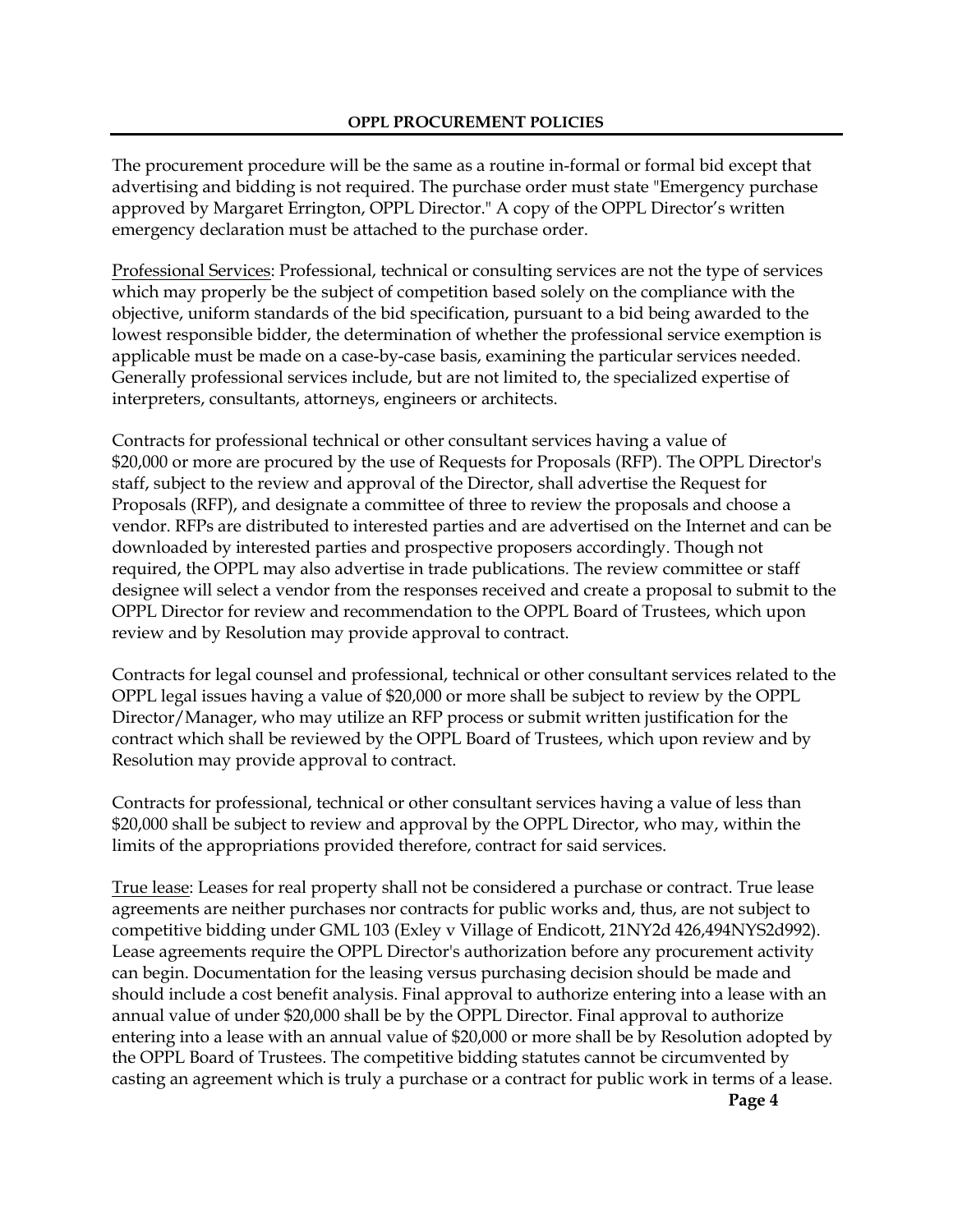Insurance: Insurance requirements for vendors are to be reviewed and approved by the OPPL's legal counsel on a periodic basis. The purchase of insurance is to be conducted through the OPPL Director or her/his designee in consultation with the OPPL's legal counsel.

Second Hand Equipment acquired from other government agencies: The requesting OPPL unit must have approval from the appropriate outside government official as well as budgetary approval from the Director before the purchase of surplus and second hand supplies, material or equipment is initiated. The OPPL Director will verify that the purchase price is fair through market price comparison via industry publications and other procurement sources.

Competitive bidding is not required according to GML 5103 (6) (2L Opns St comp, 1965, p 615).

## **Single Source Purchases (\$1OOO to \$5000)**

For purchases between \$1000 and \$5000, the OPPL Director has the option to award a purchase order to a single source vendor, usually recommended by the requesting unit. It is the Director's responsibility to ensure that the purchase price is fair through price comparisons from available sources. If there is reason to believe that the price quote is not within an acceptable range for the product or products in question, the Director may request an informal quote or bid using the Informal Bidding Process.

## **Exempted from GML 103, L04-b**

Procurements from brdustries for the Blind or Industries for the Disabled (NYSID - See also State Finance Law, 5162), New York State Correctional lndustries (CORCRAFT - See also Correction Law, S\$ 184,186), and Federal, State, or Local contracts are exempted from GML 103 competitive bidding and GML 104-b purchasing policies. Although General Municipal Law exempts these types of purchases from the requirements of written or verbal quotations, use of the exemption must be documented with relevant information and/or copies of Federal, State or Local contracts.

# **Responsibilities/Exceptions**

The Director is the responsible Purchasing Agent for the OPPL. The Director and OPPL staff is responsible for following the policies and procedures described herein and all relevant laws as they pertain to competitive bidding. (GML \$104-b (2(f)). If an award is made to a vendor other than the lowest price offered, written documentation stating the basis for such award and a justification that the award is in the best interest of the OPPL, must be provided to and retained by the OPPL Director.

# **Updating Policies and Procedures**

The OPPL Board of Trustees shall review this policy and procedures at least annually and shall solicit comments from the OPPL Director (GML S104-b (3),(4)).

# **Unintentional Failure to Comply**

The unintentional failure to comply with the provisions of GML 104-b shall not be grounds to void action taken or give rise to a cause of action against the Orchard Park Public Library or any officer or employee thereof. (GML S104-b (5)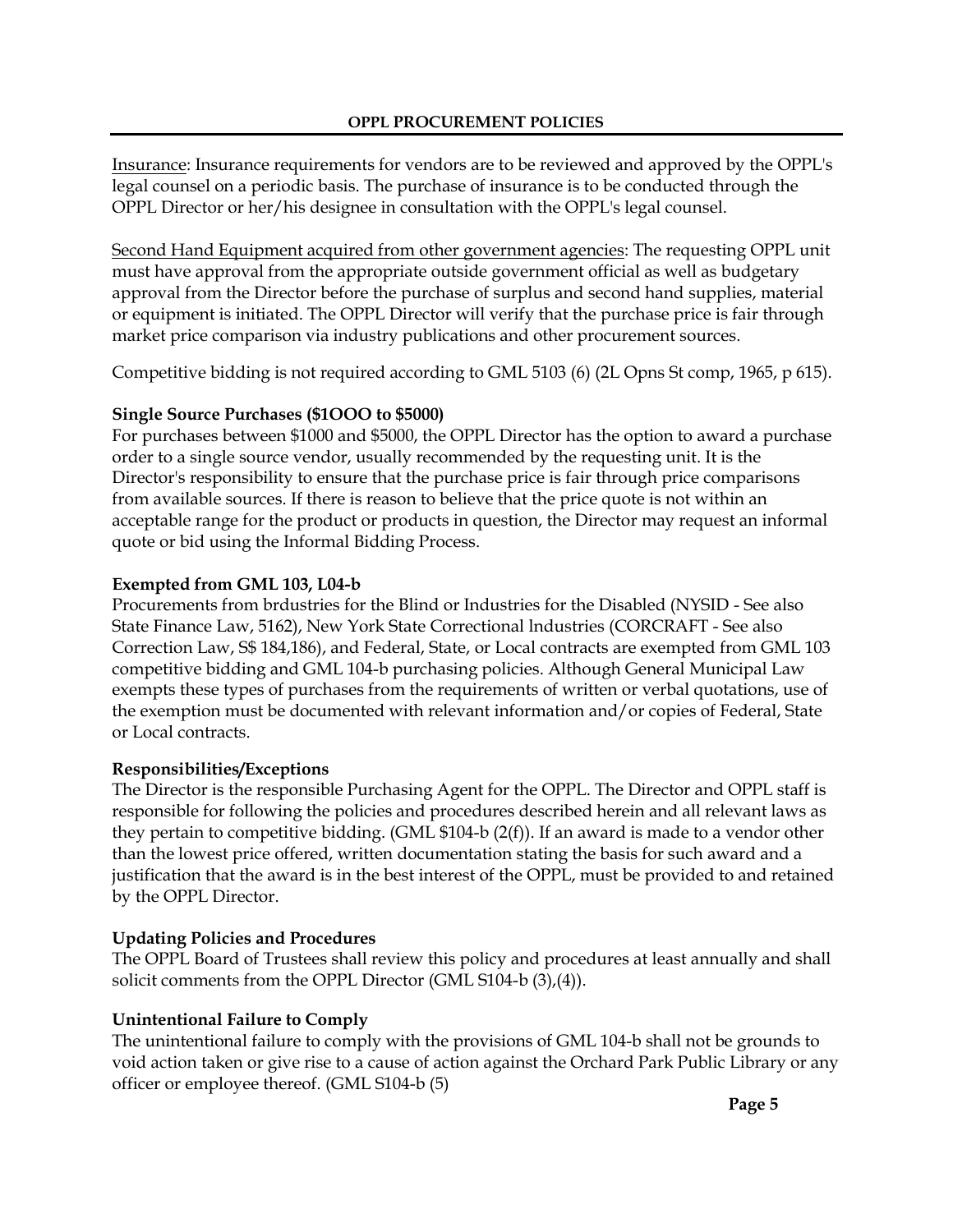### **OPPL PROCUREMENT POLICIES**

### **DOCUMENTATION PROCEDURES**

QUOTES - MINIMUM INFORMATION REQUIREMENTS - At a minimum, ail quotations should include the date, item description, name of the vendor and vendor's representative, vendor contact information.

VERBAL/TELEPHONE QUOTES - The information is recorded on the purchase order and becomes part of the purchasing document.

SINGLE SOURCE QUOTES - The Director, or his/her designee, will solicit one written, faxed, or verbal quotation, Written or faxed quotations are attached to the file copy of the purchase order. All verbal quotations will be documented on the purchase order in accordance with the above verbal/ telephone quotes procedure.

WRITTEN QUOTES – When utilizing written quotes, where practicable a minimum of three quotations should be solicited and documented. "Request For Quotation" or "Informal Bid Request" forms will be used and attached to the file.

FAX QUOTES - Fax quotes may be accepted for any quotation under \$20,000 for commodities/services and under \$35,000 for contracts for public work.

PRICE VERIFICATION - Director's staff is required to verify New York State contract pricing when applicable and practical. If price lists are not available through NYS OGS, Director/Manager staff must receive pricing from the vendors and shall include some written affidavit of price validity.

BID LANGUAGE (Extensions/Alternate submissions) - \When bids are to be used in multiple time periods and/or for multiple orders requiring the vendor to hold pricing, it is mandatory that language in the bid document states the intention to do the same. The language must be clear and concise and should leave no doubt with respect to its intended ore. The same holds true for the alternative bid submissions. The language must be clear and if the allternates are to be accepted, the Director should make every effort to notify all potential vendors of our acceptance of the same.

POST BID NEGOTIATIONS - Post bid negotiations are the responsibility of the Director or his/her designee. INSERT YOUR LIBRARYS INITIALS HERE units are not permitted to assume this responsibility.

REQUEST FOR PROPOSALS - RFPs are used for obtaining professional, technical and consulting services (which may or may not include legal services). The requesting OPPL unit is responsible for submitting specifications to the OPPL Director for review. If it is determined that the service is not biddable, the OPPL Director may proceed in accordance with State and local laws. Evaluations are conducted in accordance with process described in the Professional Services section of this policy.